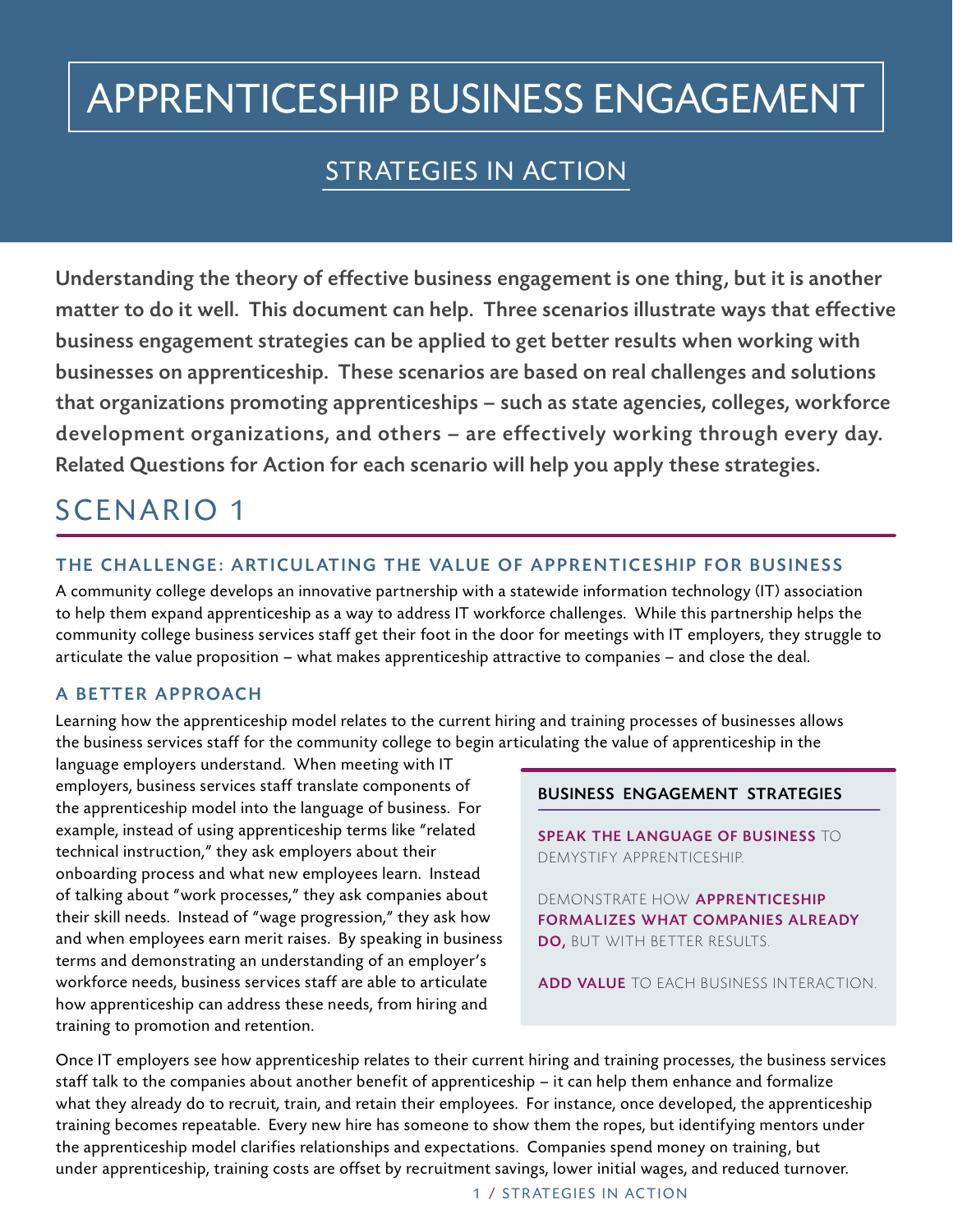Typical business practices dictate that pay raises are standard, but apprenticeship ties them to clearly-articulated skill and competency levels. Helping companies connect the dots between their employee development processes and the components of apprenticeship, and then demonstrating the value of formalizing their processes through apprenticeship programs, can help companies see the value of apprenticeship.

Finally, business services staff look for opportunities to build customer relationships by adding value for employers whenever possible. For example, they offered IT companies assistance in developing apprenticeship standards for help desk positions. Through this process, one company saw the standards' usefulness for measuring competencies and assessing effectiveness at various stages of training. The company asked for help to go a step further and define "basic," "competent," and "expert" levels for various competencies. By doing so, the community college business services staff added tremendous value for this company, building a stronger relationship with them in the process.

### QUESTIONS FOR ACTION

- ü DO YOU USE BUSINESS LANGUAGE TO DEMYSTIFY APPRENTICESHIP AND ARTICULATE ITS BENEFITS?
- $\mathcal Y$  HOW CAN YOU RELATE APPRENTICESHIP TO A BUSINESS'S CURRENT HIRING, TRAINING, AND RETENTION PROCESSES?
- WHAT ARE WAYS YOU CAN ADD VALUE FOR YOUR BUSINESS CLIENT IN ORDER TO BUILD THE CUSTOMER RELATIONSHIP?

## SCENARIO 2

### THE CHALLENGE: OVERCOMING APPREHENSIONS ABOUT APPRENTICESHIP

A business engagement team at a local American Job Center thinks apprenticeship can help local companies struggling to find skilled talent. However, they have difficulty overcoming companies' fears about paperwork and compliance burdens, in part because team members do not fully understand apprenticeship benefits and requirements.

### A BETTER APPROACH

Knowing that area businesses are having so much<br> **BUSINESS ENGAGEMENT STRATEGIES** trouble finding job candidates that they are beginning<br>to offshore jobs, the business engagement team understands<br>that apprenticeship might be a solution. To learn more, they<br>partner with their state apprenticeship office of training sessions for the business engagement team and **IDENTIFY AND ADDRESS BUSINESS** other staff at the American Job Center. They also visit and talk<br> **CONCERNS** THAT MAY STAND IN THE WAY with a few employers with apprenticeship programs to better OF ESTABLISHING APPRENTICESHIPS. understand how apprenticeship meets their talent needs.

The team quickly realizes that apprenticeship can fill RESPONSIBILITIES FROM THE EMPLOYER TO talent gaps because it enables companies to tap into a much AN INTERMEDIARY. wider pool of hard-working candidates willing to be trained. Apprenticeship also allows companies to pay entry level

ADD VALUE BY SHIFTING ADMINISTRATIVE

apprentices at the low end of the scale and invest the savings into the training and mentoring that will grow employees' talents to perfectly meet company requirements. Now when they reach out to businesses, the team understands and can help businesses make this paradigm shift in their thinking about the prospective candidate pool too.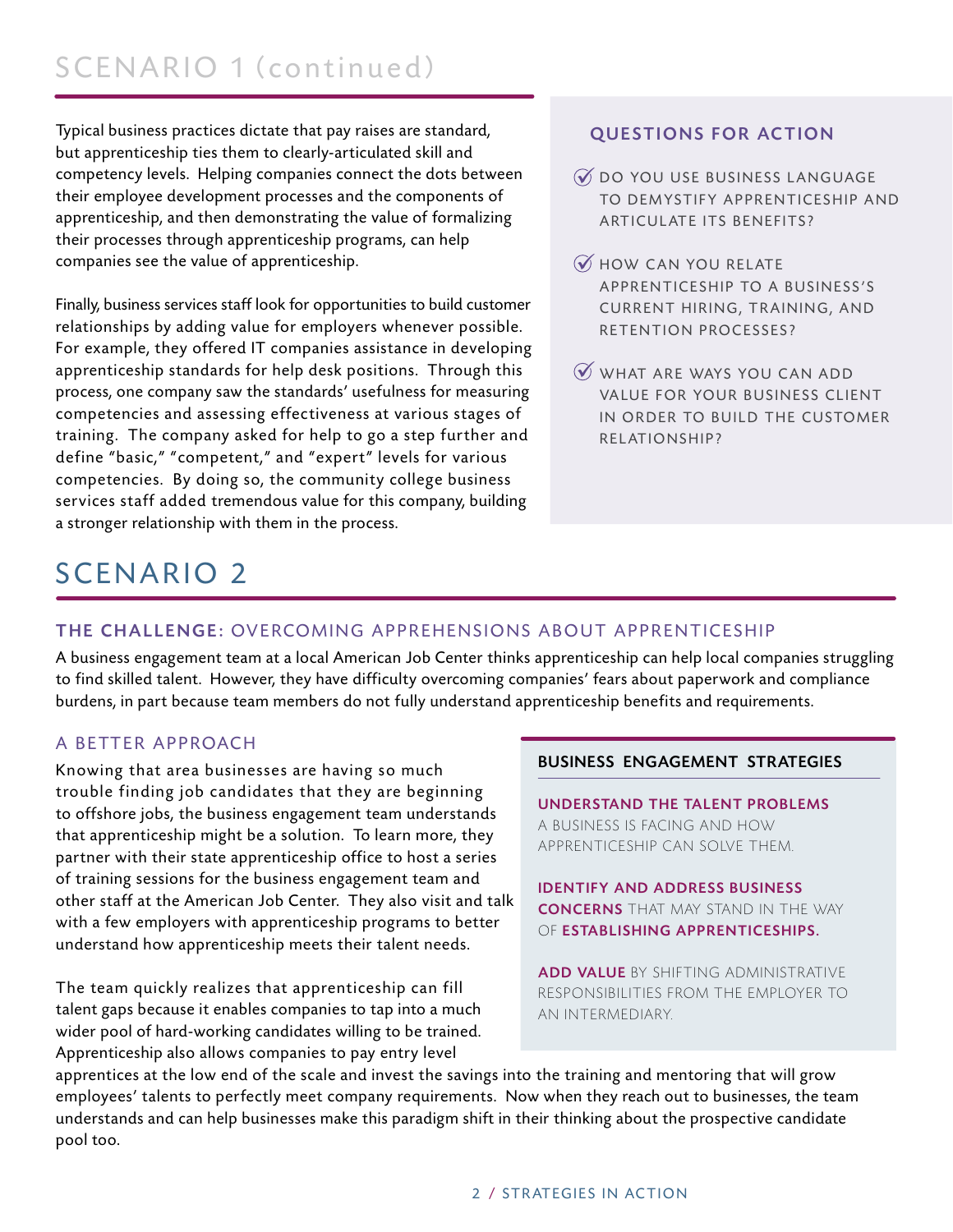Even so, employers still express apprehension over paperwork and state compliance requirements. The business engagement staff looks into the administrative requirements for registered apprenticeship programs – tasks that include registering the employer into an approved registered apprenticeship program, providing access to state and federal registration tools to record new apprentices, and on-going monitoring and review of the program. They learn that an intermediary organization sometimes acts as the sponsor of an apprenticeship program to ease the burden for businesses of handling these responsibilities. This is particularly relevant for helping small businesses that do not have the personnel capacity to sponsor a program. Since these requirements are similar to the work the local workforce board already does for other training programs, the board decides that it will addresses company concerns by becoming the apprenticeship sponsor – to show by example that paperwork, dealing with the government, and administrative requirements do not have to be difficult or burdensome.

### QUESTIONS FOR ACTION

- $\widetilde{\mathcal{W}}$  WHAT CAN YOU DO TO GAIN A DEEPER UNDERSTANDING OF APPRENTICESHIP PROGRAMS AND RELATED REQUIREMENTS, SO THAT YOU CAN TALK MORE FLUENTLY WITH EMPLOYERS ABOUT APPRENTICESHIP?
- $\widetilde{\mathcal{N}}$  HOW DO COMPANIES IN YOUR COMMUNITY PERCEIVE APPRENTICESHIP? ARE THERE CONCERNS ABOUT APPRENTICESHIP THAT YOU CAN ADDRESS OR A L L E VIATE?
- $\widetilde{\mathcal{N}}$  WHAT INTERMEDIARIES MIGHT BE WILLING TO SERVE AS SPONSORS AND TAKE ON THE ADMINISTRATIVE RESPONSIBILITIES FOR EMPLOYERS?

## SCENARIO 3

### THE CHALLENGE: CONVERTING INTEREST INTO APPRENTICESHIPS

A state Economic Development Agency wants to partner with large companies that could make significant commitments to expanding apprenticeship but does not know how to sustain momentum to convert interest into apprenticeships. Their usual methods of identifying business customers and marketing workforce development programs are not working, particularly in light of company concerns about the perceived costs of apprenticeship.

### A BETTER APPROACH

This state agency initiates a different approach by targeting specific industries and offering apprenticeship as a viable, cost-effective approach to talent development. The business services team focuses on two high-growth industries in

the region – healthcare and IT – and begins researching major employers to identify companies with the greatest numbers of job openings. The team then focuses on these companies with a demonstrated skill need and takes a deeper dive to better understand the companies' needs.

Next, the business services team:

- Creates spreadsheets to track job titles and job descriptions, capturing the skill demands for each.
- Looks for the positions that can be apprenticed, especially noting those which are labeled "entry level" or "junior."
- Researches unfamiliar terms and technologies in the healthcare and IT sectors to understand company lingo and skill demands and better identify workforce training pain points.

### BUSINESS ENGAGEMENT STRATEGIES

USE RESEARCH TO IDENTIFY BUSINESSES WITH WORKFORCE CHALLENGES APPRENTICESHIP CAN SOLVE.

PREPARE FOR THE FIRST CONVERSATION BY UNDERSTANDING HIGH DEMAND JOBS AND THEIR RELATED SKILL NEEDS.

FOCUS ON FACTS THAT BUSINESSES CARE ABOUT, SUCH AS THEIR PAIN POINTS AND COSTS AND BENEFITS, TO DEMONSTRATE THE VALUE OF APPRENTICESHIP.